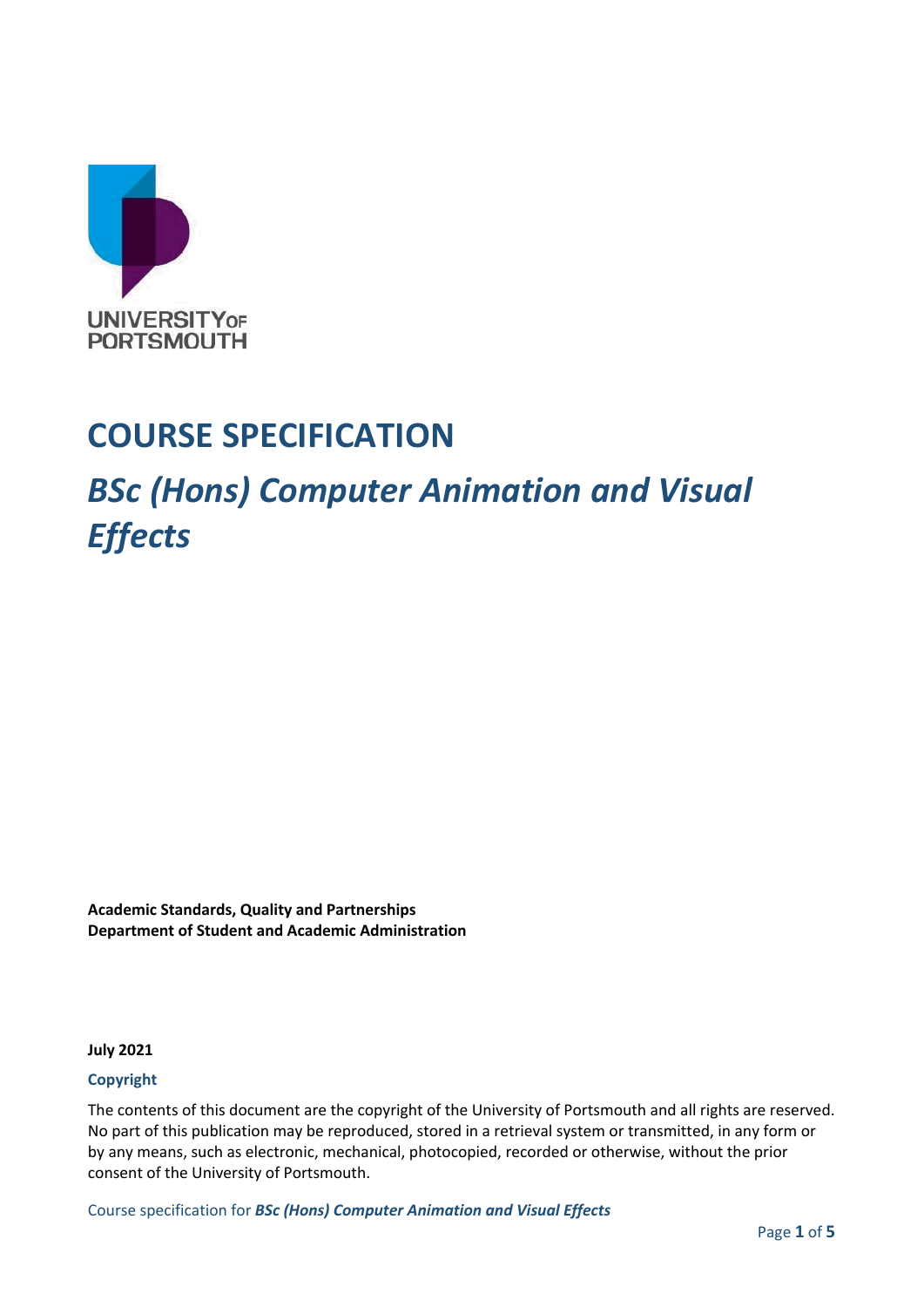## **COURSE SPECIFICATION**

| <b>Course Title</b>                                                    | <b>BSc (Hons) Computer Animation and Visual</b><br><b>Effects</b> |
|------------------------------------------------------------------------|-------------------------------------------------------------------|
| <b>Final Award</b>                                                     | <b>BSc</b> (Hons)                                                 |
| <b>Exit Awards</b>                                                     | CertHE, DipHE, BSc                                                |
| Course Code / UCAS code (if applicable)                                | U2600PYC, C2700S / II15                                           |
| Mode of study                                                          | <b>Full Time</b>                                                  |
| Mode of delivery                                                       | Campus                                                            |
| Normal length of course                                                | 3 years, 4 years with placement                                   |
| Cohort(s) to which this course specification<br>applies                | September 2019 intake onwards                                     |
| <b>Awarding Body</b>                                                   | University of Portsmouth                                          |
| <b>Teaching Institution</b>                                            | University of Portsmouth                                          |
| Faculty                                                                | <b>Creative and Cultural Industries</b>                           |
| School/Department/Subject Group                                        | <b>School of Creative Technologies</b>                            |
| School/Department/Subject Group webpage                                | <b>School of Creative Technologies</b>                            |
| Course webpage including entry criteria                                | <b>BSc (Hons) Computer Animation and Visual Effects</b>           |
| Professional and/or Statutory Regulatory<br><b>Body accreditations</b> | Joint Audio Media Education Support (JAMES)                       |
| <b>Quality Assurance Agency Framework for</b>                          |                                                                   |
| <b>Higher Education Qualifications (FHEQ)</b>                          | Level 6                                                           |
| Level                                                                  |                                                                   |

This course specification provides a summary of the main features of the course, identifies the aims and learning outcomes of the course, the teaching, learning and assessment methods used by teaching staff, and the reference points used to inform the curriculum.

This information is therefore useful to potential students to help them choose the right course of study, to current students on the course and to staff teaching and administering the course.

Further detailed information on the individual modules within the course may be found in the relevant module descriptors and the Course Handbook provided to students on enrolment.

Please refer to the Course [and Module Catalogue](https://course-module-catalog.port.ac.uk/#/welcome) for further information on the course structure and modules.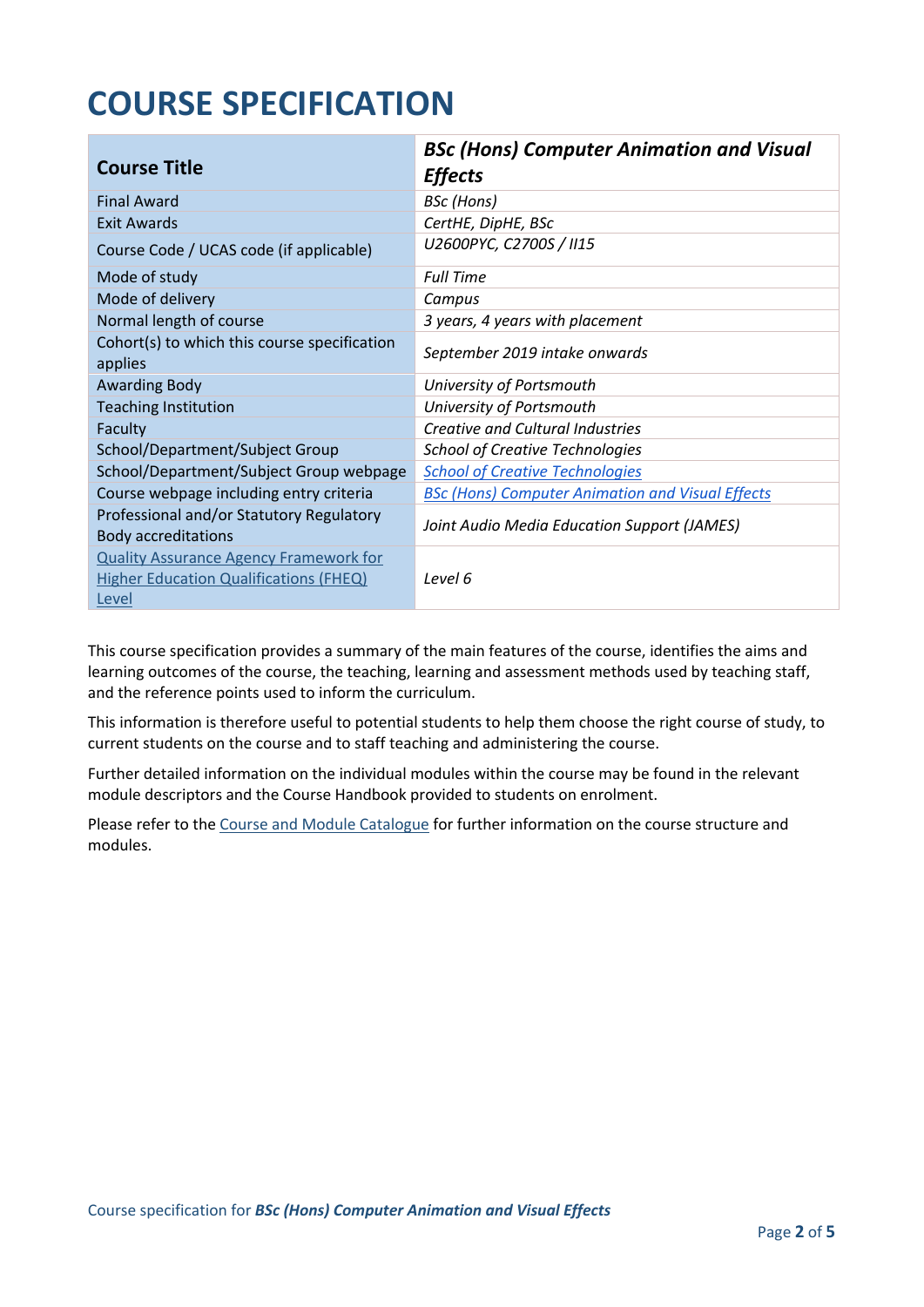## **Educational aims of the course**

The BSc (Hons) Computer Animation and Visual Effects course aims to equip students to work as practitioners in the artistic and technical aspects of computer animation and visual effects production industries and management as well as providing a broad based experience of the subject and prepare students for postgraduate study.

In addition, and more generally, the course aims to:

- Provide a challenging, stimulating and self-rewarding study environment.
- Enable students to broaden their studies throughout the duration of the course.
- Develop a range of key skills by means of opportunities provided in the study modules.
- Accommodate student needs in relation to maximising their career potential by enabling them to develop knowledge, understanding and skills in their chosen subject area.
- Promote career aspirations by including study topics on general professional practice and study skills.

## **Course Learning Outcomes and Learning, Teaching and Assessment Strategies**

The [Quality Assurance Agency for Higher Education \(QAA\)](http://www.qaa.ac.uk/en) sets out a national framework of qualification levels, and the associated standards of achievement are found in their [Framework for Higher Education](https://www.qaa.ac.uk/quality-code/qualifications-frameworks)  [Qualifications](https://www.qaa.ac.uk/quality-code/qualifications-frameworks) document.

The Course Learning Outcomes for this course are outlined in the tables below.

#### **A. Knowledge and understanding of:**

| LO<br>number   | <b>Learning outcome</b>                                                                                                                         | <b>Learning and</b><br><b>Teaching</b><br>methods | <b>Assessment</b><br>methods  |
|----------------|-------------------------------------------------------------------------------------------------------------------------------------------------|---------------------------------------------------|-------------------------------|
| A1             | The value of research in creative practice (A)                                                                                                  | Lectures,                                         | Essays, exams,                |
| A <sub>2</sub> | Industrial software and technologies and their<br>applications. (CP)                                                                            | workshops,<br>group work                          | portfolios,<br>presentations. |
| A <sub>3</sub> | The production process including concept production<br>and postproduction (A)                                                                   |                                                   | Formative<br>feedback         |
| A4             | The historical, cultural and industrial context of<br>computer generated imagery (A)                                                            |                                                   |                               |
| A5             | The development of the relationship between<br>animation production and technology and the values<br>and responsibilities in production (A, CP) |                                                   |                               |

#### **B. Cognitive (Intellectual or Thinking) skills, able to:**

| LO<br>number   | <b>Learning outcome</b>                                                                                          | Learning and<br><b>Teaching</b><br>methods | <b>Assessment</b><br>methods  |
|----------------|------------------------------------------------------------------------------------------------------------------|--------------------------------------------|-------------------------------|
| <b>B1</b>      | Solve problems relating to a variety of simulated<br>dynamic scenarios (A, CP)                                   | Lectures,<br>workshops,                    | Essays, exams,<br>portfolios, |
| <b>B2</b>      | Make effective use of a wide range of computer<br>animation and visual effects software (A)                      | group work                                 | presentations<br>Formative    |
| B <sub>3</sub> | Critically review solutions (A, CP)                                                                              |                                            | feedback                      |
| <b>B4</b>      | Plan, conduct and produce a report on a programme of<br>original research, both individually and in a group. (P) |                                            |                               |
| <b>B5</b>      | Apply professional codes of conduct and appreciate the<br>ethical considerations that underpin them. (A, CP)     |                                            |                               |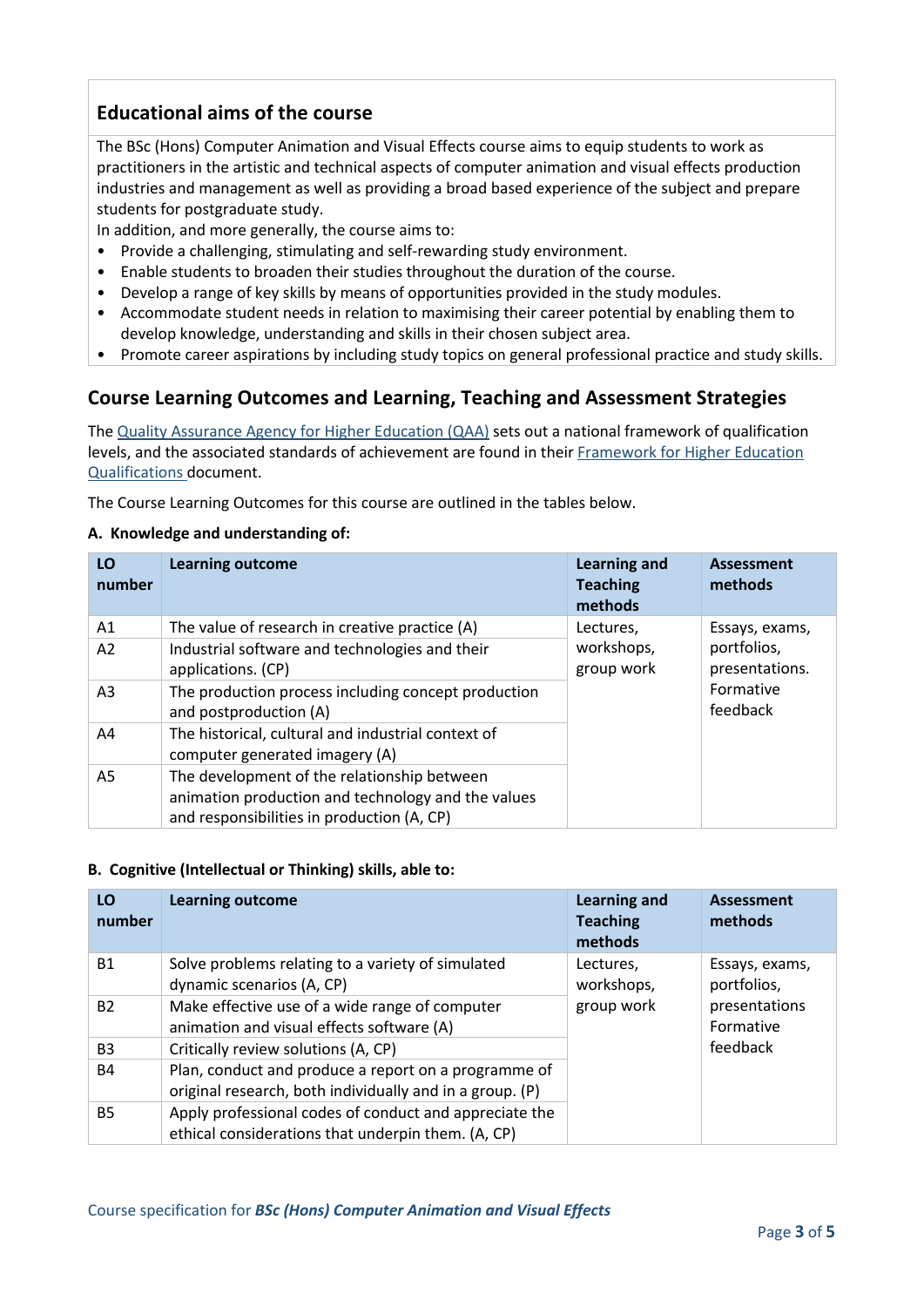#### **C. Practical (Professional or Subject) skills, able to:**

| LO<br>number   | <b>Learning outcome</b>                                                                  | <b>Learning and</b><br><b>Teaching</b><br>methods | <b>Assessment</b><br>methods  |
|----------------|------------------------------------------------------------------------------------------|---------------------------------------------------|-------------------------------|
| C <sub>1</sub> | Use and manage appropriate software and hardware to<br>produce designed outcomes (A, CP) | Lectures,<br>workshops,                           | Essays, exams,<br>portfolios, |
| C <sub>2</sub> | Project management based on a defined production<br>brief (CP)                           | group work                                        | presentations,<br>formative   |
| C <sub>3</sub> | Produce and manipulate mathematical models of<br>dynamic events (CP)                     |                                                   | feedback                      |
| C4             | Produce computer animation software modules (CP)                                         |                                                   |                               |

#### **D. Transferrable (Graduate and Employability) skills, able to:**

| LO<br>number   | <b>Learning outcome</b>                                                   | <b>Learning and</b><br><b>Teaching</b><br>methods | <b>Assessment</b><br>methods  |
|----------------|---------------------------------------------------------------------------|---------------------------------------------------|-------------------------------|
| D <sub>1</sub> | Communicate effectively through visual, oral written (A)                  | Lectures,                                         | Essays, exams,                |
| D <sub>2</sub> | Continually develop knowledge and implementation of<br>I.T. (CP)          | workshops,<br>group work                          | portfolios,<br>presentations, |
| D <sub>3</sub> | Develop problem-solving strategies (A, CP)                                |                                                   | formative                     |
| D <sub>4</sub> | Network in a professional context (A, CP)                                 |                                                   | feedback                      |
| D <sub>5</sub> | Teamwork effectively (CP)                                                 |                                                   |                               |
| D <sub>6</sub> | Promote own work and develop strategies for career<br>development (A, CP) |                                                   |                               |

#### **Academic Regulations**

The current University of Portsmouth [Academic Regulations](https://staff.port.ac.uk/departments/services/academicregistry/qmd/assessmentandregulations/) will apply to this course.

## **Support for Student Learning**

The University of Portsmouth provides a comprehensive range of support services for students throughout their course, details of which are available at the [MyPort](http://myport.ac.uk/) student portal.

In addition to these University support services this course also provides access to:

CCI Creative Careers: Support to add degree-related and relevant work experience for CV building including a work placement year, summer or short internships and part-time work.

CCI Creative Skills: One to one support sessions and group tutorials in creative software and skills relevant to CCI courses and future careers.

CCI Academic Skills: Access to resources to support learning strategies and techniques through one to one tutorials or group workshops.

CCI Student Support Advisor: Help to find appropriate academic, pastoral or practical support. Specialist equipment and facilities relevant to the course.

## **Evaluation and Enhancement of Standards and Quality in Learning and Teaching**

The University of Portsmouth undertakes comprehensive monitoring, review and evaluation of courses within clearly assigned staff responsibilities. Student feedback is a key feature in these evaluations, as represented in our [Policy for Listening to and Responding to the Student Voice](http://policies.docstore.port.ac.uk/policy-069.pdf) where you can also find further information.

Course specification for *BSc (Hons) Computer Animation and Visual Effects*